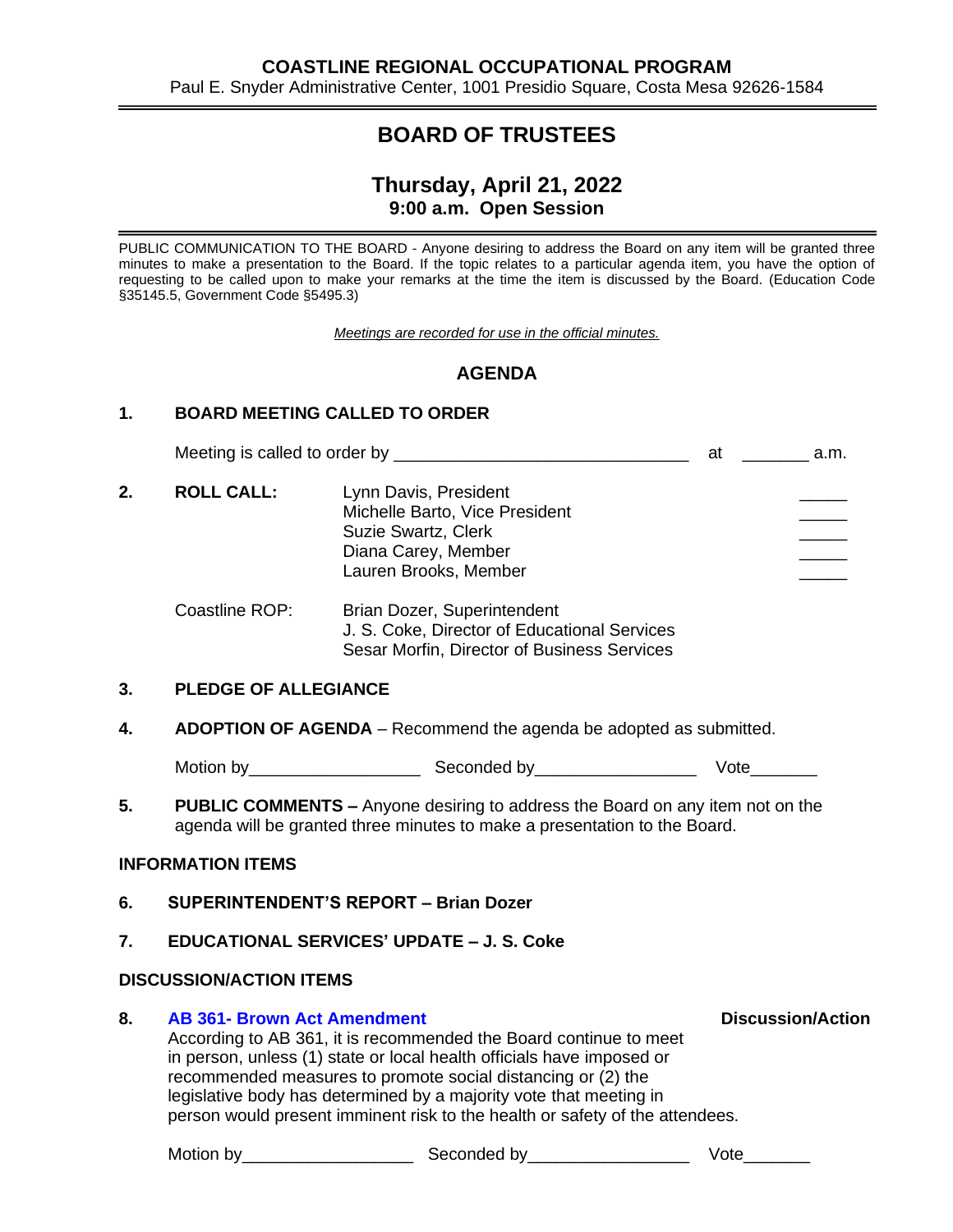| 9.  | <b>Board Meeting Date/Time Changes</b>                                                                                                                                                   |                          | <b>Discussion/Action</b>     |
|-----|------------------------------------------------------------------------------------------------------------------------------------------------------------------------------------------|--------------------------|------------------------------|
|     |                                                                                                                                                                                          |                          | Vote                         |
| 10. | <b>Work-Based Learning/Outreach Specialist</b><br>Job Description - Recommend the Board approve<br>the work-based learning/outreach specialist job description.                          |                          | <b>Discussion/Action</b>     |
|     |                                                                                                                                                                                          |                          | $Vote$ <sub>_________</sub>  |
| 11. | <b>Revision to Coastline ROP Compensation Schedule</b><br>Recommend the Board approve the revised compensation<br>schedule as presented.                                                 | <b>Discussion/Action</b> |                              |
|     |                                                                                                                                                                                          |                          | $Vote$ <sub>_________</sub>  |
| 12. | <b>CYBERFORWARD Memorandum of Understanding (MOU)</b><br>Recommend the Board approve the MOU between<br>Coastline ROP and CYBERFORWARD.                                                  | <b>Discussion/Action</b> |                              |
|     |                                                                                                                                                                                          |                          | Vote                         |
| 13. | K12 Strong Workforce Program (SWP) Round 4<br>Sub-Agreement - Recommend the Board approve<br>the sub-agreement with Rancho Santiago College District<br>for Round 4 K12 SWP grant funds. | <b>Discussion/Action</b> |                              |
|     |                                                                                                                                                                                          |                          | $Vote$ <sub>____</sub>       |
| 14. | <b>Sonychelle Marketing &amp; Communications</b><br><b>Memorandum of Understanding (MOU)</b><br>Recommend the Board approve the MOU with<br>Sonychelle Marketing and Communications.     |                          | <b>Discussion/Action</b>     |
|     |                                                                                                                                                                                          |                          | Vote                         |
| 15. | Kyocera Service Contract - Recommend the<br>Board approve the service contract, purchase, and<br>lease agreements with Kyocera Document Solutions.                                       |                          | <b>Discussion/Action</b>     |
|     |                                                                                                                                                                                          |                          | $Vote$ <sub>__________</sub> |
| 16. | <b>Consulting Services</b> – Recommend the Board<br>approve the continuation of the consulting agreement<br>with Carol Hume to serve as a consultant to<br>Superintendent Brian Dozer.   |                          | <b>Discussion/Action</b>     |
|     |                                                                                                                                                                                          |                          |                              |
|     | <b>CONSENT CALENDAR</b>                                                                                                                                                                  |                          | <b>Action</b>                |

All matters listed under the Consent Calendar are considered by the Board to be items that will be enacted by the Board in one motion. There will be no discussion of these items prior to the time the Board votes on the motion unless members of the Board or staff request specific items be discussed and/or removed from the Consent Calendar.

It is recommended that the Board approve: